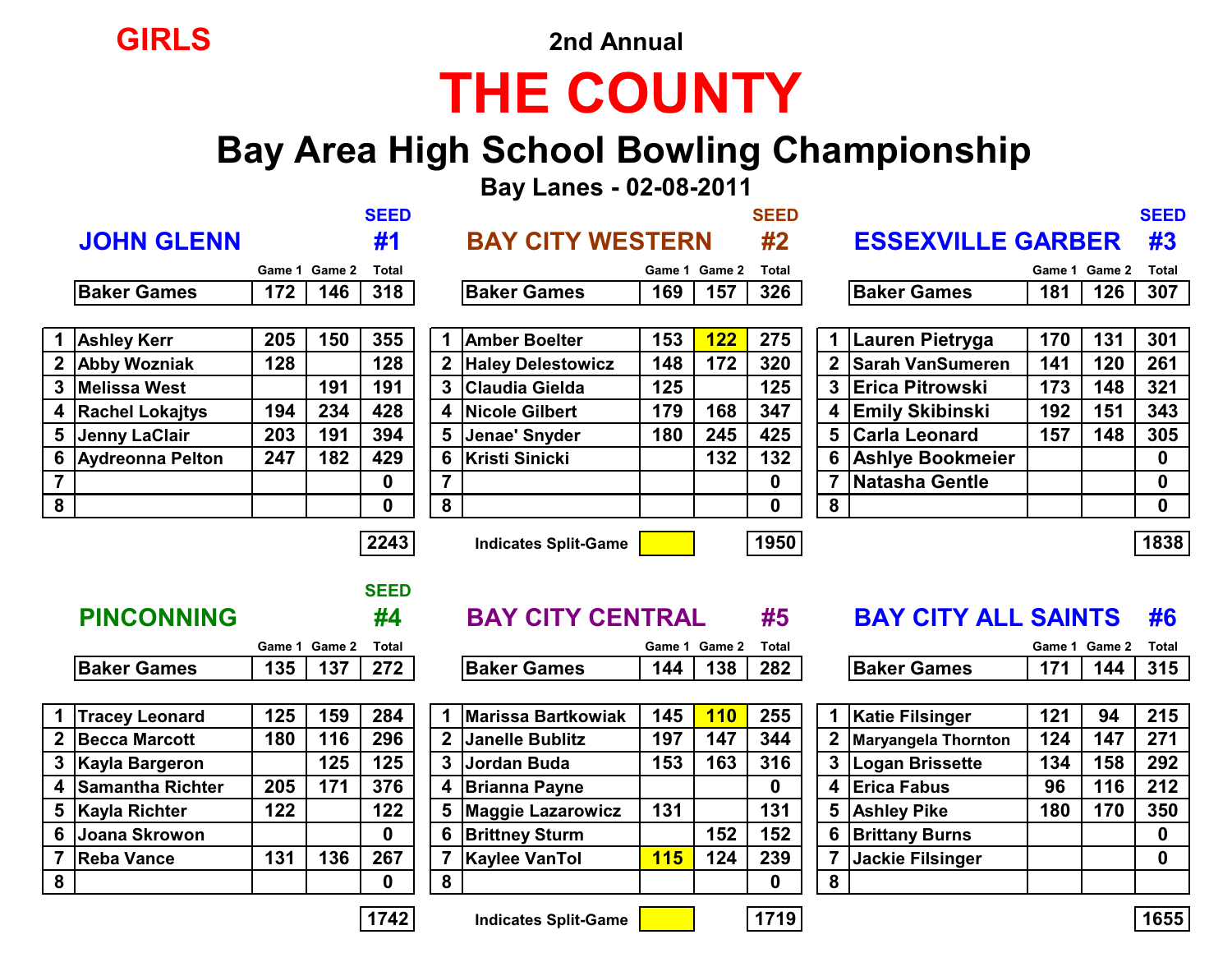**GIRLS 2nd Annual**

# **THE COUNTY**

#### **Bay Area High School Bowling Championship**

 **Bay Lanes - 02-08-2011**

|                                  | <b>SEMI-FINALS</b>         | <b>BAKER GAMES</b> | TOTAL |     |
|----------------------------------|----------------------------|--------------------|-------|-----|
| <b>SEED</b><br>#1<br><b>SEED</b> | <b>JOHN GLENN</b>          | 194                | 145   | 339 |
| #4                               | <b>PINCONNING</b>          | 149                | 157   | 306 |
| <b>SEED</b>                      |                            |                    |       |     |
| #2                               | <b>BAY CITY WESTERN</b>    | 130                | 106   | 236 |
| <b>SEED</b><br>#3                | <b>ESSEXVILLE GARBER</b>   | 138                | 162   | 300 |
|                                  | <b>CHAMPIONSHIP FINALS</b> |                    |       |     |
| <b>SEED</b>                      |                            |                    |       |     |
| #1                               | <b>JOHN GLENN</b>          | 200                | 181   | 381 |
| <b>SEED</b><br>#3                | <b>ESSEXVILLE GARBER</b>   | 119                | 151   | 270 |
|                                  |                            |                    |       |     |

 **2011 COUNTY CHAMPIONS**

 **JOHN GLENN BOBCATS**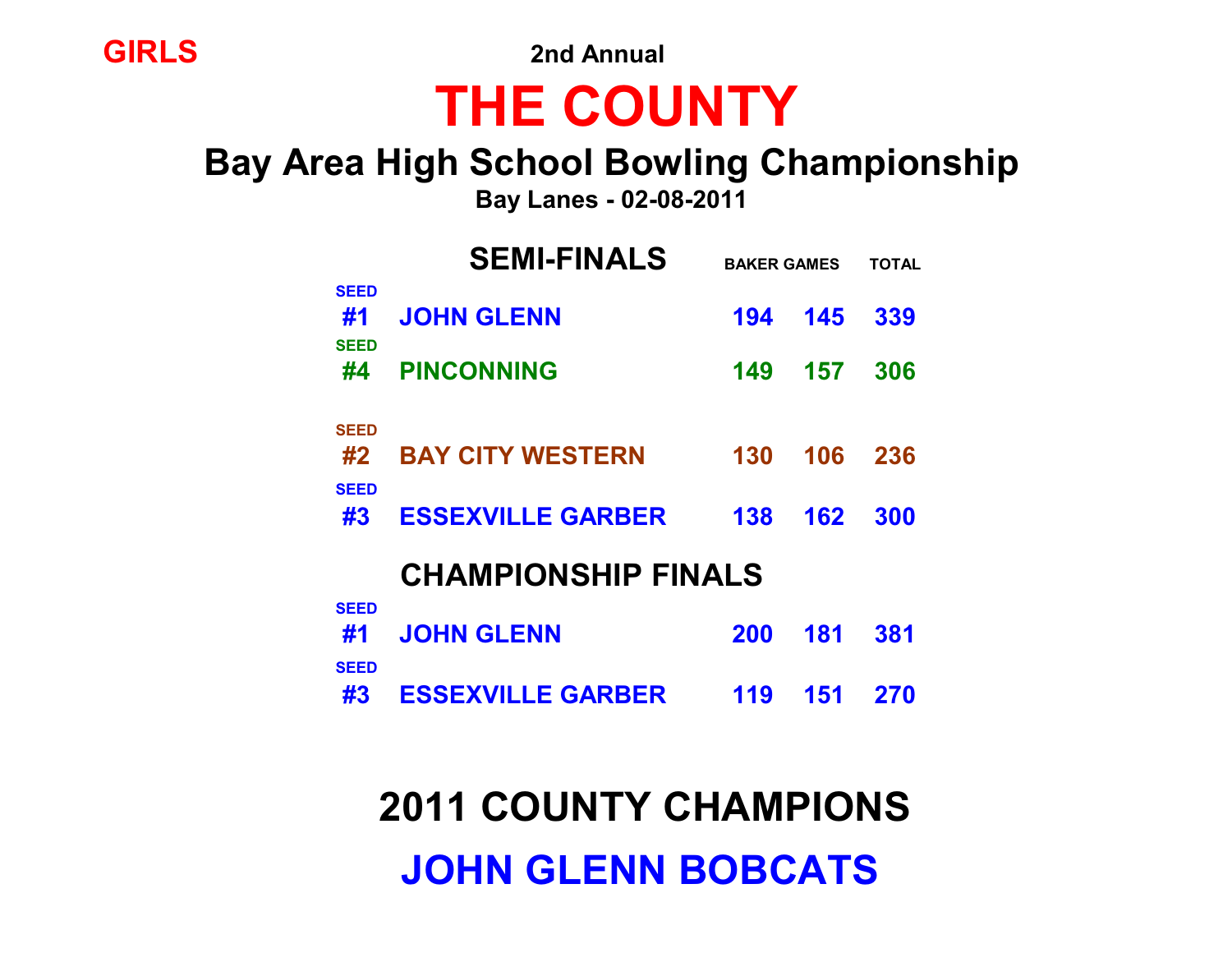**BOYS 2nd Annual**

## **THE COUNTY**

### **Bay Area High School Bowling Championship**

 **Bay Lanes - 02-08-2011**

|                  |                             |            |               | <b>SEED</b>       |   |                             |     |               | <b>SEED</b>  |              |                             |            |               | <b>SEED</b>  |
|------------------|-----------------------------|------------|---------------|-------------------|---|-----------------------------|-----|---------------|--------------|--------------|-----------------------------|------------|---------------|--------------|
|                  | <b>JOHN GLENN</b>           |            |               | #1                |   | <b>ESSEXVILLE GARBER</b>    |     |               | #2           |              | <b>BAY CITY WESTERN</b>     |            |               | #3           |
|                  |                             |            | Game 1 Game 2 | <b>Total</b>      |   |                             |     | Game 1 Game 2 | <b>Total</b> |              |                             |            | Game 1 Game 2 | <b>Total</b> |
|                  | <b>Baker Games</b>          | 167        | 192           | 359               |   | <b>Baker Games</b>          | 174 | 214           | 388          |              | <b>Baker Games</b>          | 193        | 152           | 345          |
|                  |                             |            |               |                   |   |                             |     |               |              |              |                             |            |               |              |
|                  | 1 Zach Bonds                | 217        | 235           | 452               |   | <b>Ethan Ayala</b>          | 214 | 180           | 394          |              | <b>Matthew Leser</b>        | 212        | 181           | 393          |
| $\mathbf{2}$     | <b>Eric Ciszewski</b>       | 207        |               | 207               |   | 2 Tyler McMurren            |     | <b>145</b>    | 145          | $\mathbf{p}$ | <b>Tim Kuch</b>             | 198        | 150           | 348          |
| 3                | <b>Brandon Flues</b>        | 247        | 191           | 438               | 3 | Nate Ackerman               | 154 |               | 154          |              | <b>Brendan Taberski</b>     | <b>149</b> |               | 149          |
|                  | 4 Zach Fylling              | 215        |               | 215               | 4 | Nate Moszyk                 | 215 | 209           | 424          |              | <b>Timothy Tomczak</b>      | 215        | 160           | 375          |
|                  | 5 Wayne Schultz             |            | <b>178</b>    | 178               | 5 | Nathan Ayala                | 233 | 170           | 403          |              | Kory White<br>5             |            | <b>133</b>    | 133          |
| 6                | Taylor Gerken               | 232        | 172           | 404               | 6 | <b>IEvan Martek</b>         | 181 |               | 181          |              | <b>Jorden Gary</b>          | 161        | 176           | 337          |
| 7                | <b>Alex Ouellette</b>       |            | 204           | 204               |   | <b>Matt Overholt</b>        |     | 203           | 203          |              | <b>Zachary Austin</b>       |            |               | 0            |
| $\boldsymbol{8}$ |                             |            |               | 0                 | 8 |                             |     |               | 0            |              | 8                           |            |               | $\mathbf 0$  |
|                  |                             |            |               |                   |   |                             |     |               |              |              |                             |            |               |              |
|                  | <b>Indicates Split-Game</b> |            |               | 2457              |   | <b>Indicates Split-Game</b> |     |               | 2292         |              | <b>Indicates Split-Game</b> |            |               | 2080         |
|                  | <b>BAY CITY CENTRAL</b>     |            |               | <b>SEED</b><br>#4 |   | <b>BAY CITY ALL SAINTS</b>  |     |               | #5           |              | <b>PINCONNING</b>           |            |               | #6           |
|                  |                             |            | Game 1 Game 2 | <b>Total</b>      |   |                             |     | Game 1 Game 2 | <b>Total</b> |              |                             |            | Game 1 Game 2 | <b>Total</b> |
|                  | <b>Baker Games</b>          | 214        | 167           | 381               |   | <b>Baker Games</b>          | 181 | 153           | 334          |              | <b>Baker Games</b>          | 135        | 155           | 290          |
|                  |                             |            |               |                   |   |                             |     |               |              |              |                             |            |               |              |
|                  | 1 Sean Daugherty            | 169        | 185           | 354               |   | <b>Quincy Brissette</b>     | 171 | 174           | 345          |              | <b>Katie Briggs</b>         |            |               | $\mathbf 0$  |
|                  | 2 Travis Buda               | <b>150</b> | <b>116</b>    | 266               |   | 2 Austin Christie           |     |               | 0            | $\mathbf{2}$ | <b>Garrett Bennett</b>      | 203        | 148           | 351          |
|                  | 3 Eric Olenick              | <b>149</b> | <b>151</b>    | 300               | 3 | Jacob Jacob                 | 125 |               | 125          | 3            | T.J. Boos                   | 190        | 167           | 357          |
| 4                | <b>Eric Shepard</b>         |            |               | 0                 |   | <b>Cody Lesniak</b>         | 212 | 183           | 395          |              | <b>Trenton Szyperski</b>    | 154        | 155           | 309          |
| 5                | <b>James Michalski</b>      | 209        | 197           | 406               |   | 5 Andrew Prankienas         |     |               | 0            |              | 5 Kyle Dake                 |            |               | 0            |

**Indicates Split-Game 2042 Indicates Split-Game 1938 1899**

**7 Preston Dufrense 130 130 7 Ben Pijaszek 157 179 336 7 Max Wilson 182 138 320 8 Josh Krzyzaniak 0 8 Brian Feinauer 146 133 279 8 C.J. Kerr 169 169**



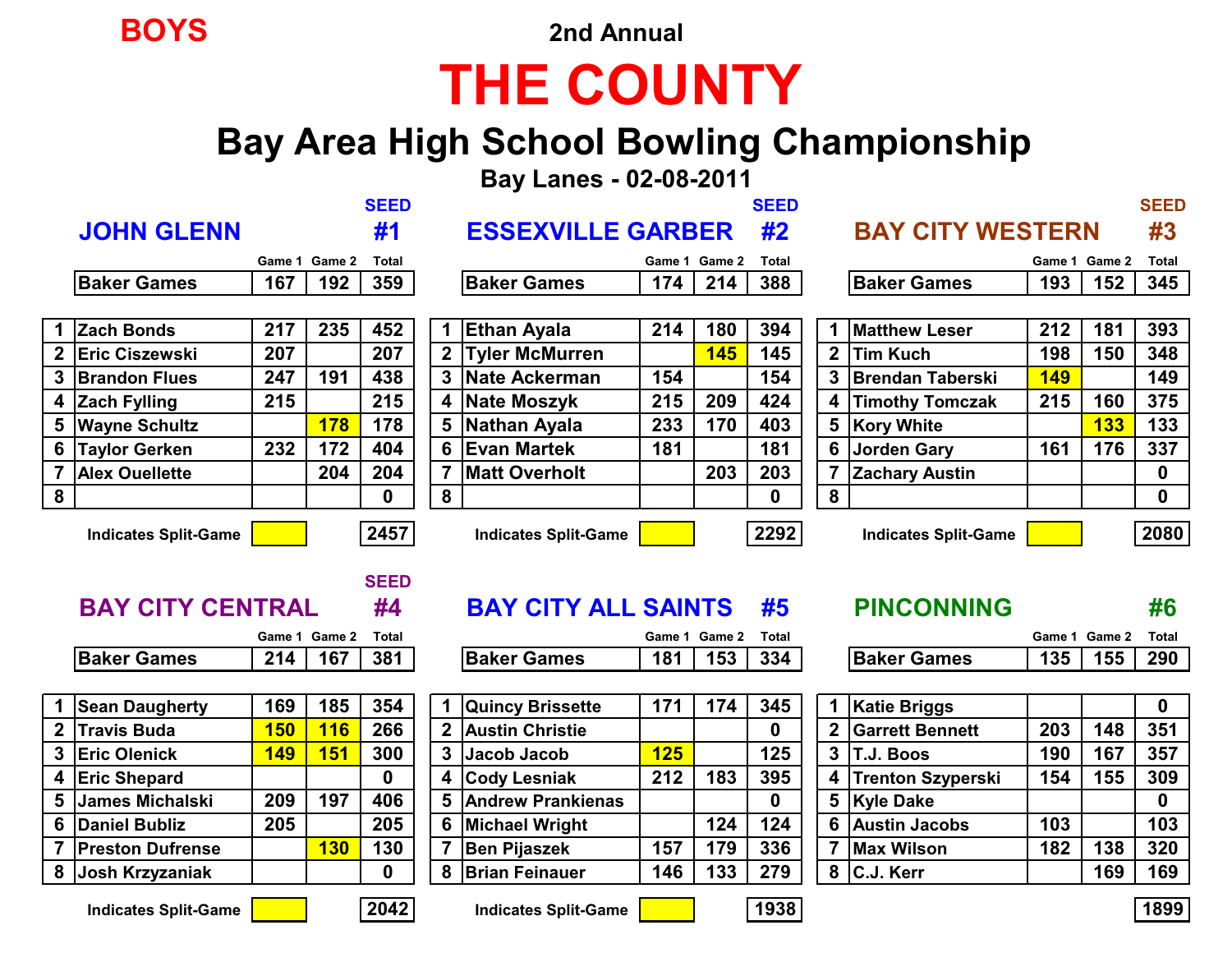**BOYS 2nd Annual**

# **THE COUNTY**

### **Bay Area High School Bowling Championship**

 **Bay Lanes - 02-08-2011**

|                                  | <b>SEMI-FINALS</b>         |     | <b>BAKER GAMES</b> |     |  |  |  |
|----------------------------------|----------------------------|-----|--------------------|-----|--|--|--|
| <b>SEED</b><br>#1<br><b>SEED</b> | <b>JOHN GLENN</b>          | 300 | 191                | 491 |  |  |  |
| #4                               | <b>BAY CITY CENTRAL</b>    | 188 | 205                | 393 |  |  |  |
| <b>SEED</b>                      |                            |     |                    |     |  |  |  |
| #2                               | <b>ESSEXVILLE GARBER</b>   | 190 | 180                | 370 |  |  |  |
| <b>SEED</b><br>#3                | <b>BAY CITY WESTERN</b>    | 192 | 199                | 391 |  |  |  |
|                                  | <b>CHAMPIONSHIP FINALS</b> |     |                    |     |  |  |  |
| <b>SEED</b>                      |                            |     |                    |     |  |  |  |
| #1                               | <b>JOHN GLENN</b>          | 205 | 197                | 402 |  |  |  |
| <b>SEED</b><br>#3                | <b>BAY CITY WESTERN</b>    | 162 | 229                | 391 |  |  |  |

## **2011 COUNTY CHAMPIONS**

## **JOHN GLENN BOBCATS**